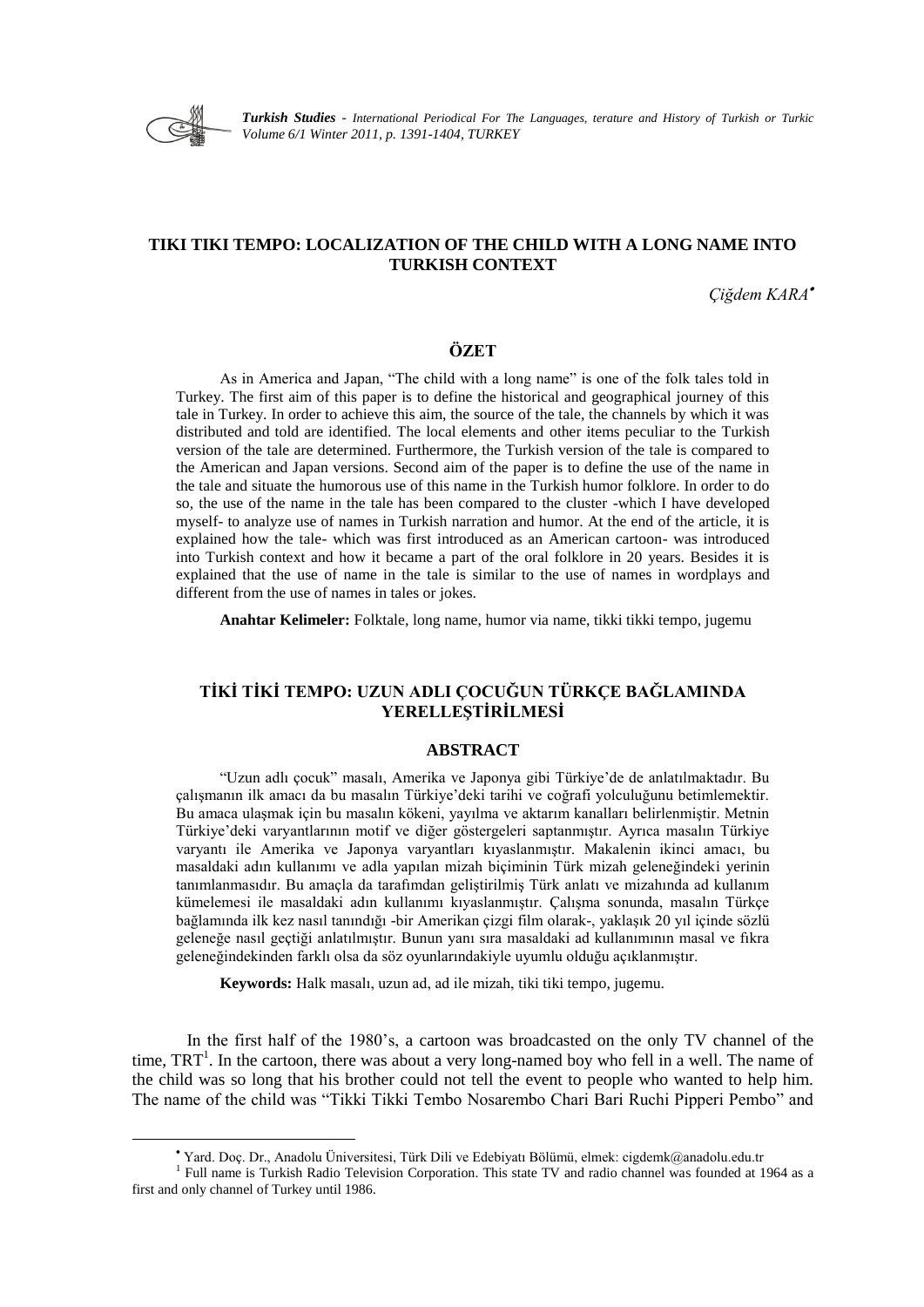Chinese people did not name their children with such long names after the incident. Nearly 20 years after the broadcast, the story of the cartoon was collected as an oicotype<sup>2</sup> into Turkish context, called a joke by child narrator.

It is this folk tale -the folk tale of a child who has a long name starting as Tiki Tiki- that is analyzed in this paper. The paper has two major aims: The first aim is to define the historical background and the localization of the folk tale into Turkish context. In order to achieve this aim, the place of the type of the tale within Turkish tale types which is classified by Eberhard and Boratav (1953), and the local motives used in the tale were analyzed. The origin of the tale was searched and the original texts were compared to the Turkish texts that were gathered from the oral tradition and from the web sites.

The second aim of the paper is to define the way the name in the tale is used both in Turkish and international folk tale types and in other types of humor. Therefore, the way the name in the tale of the child with a long name is used has been compared to the way the name used in the Turkish folk tales, jokes, epics, and short stories. Since there is not an accepted catalogue or classification on the use of the name in folk tales, jokes, and wordplays, a new group was defined in the study. The humor samples used in the study were collected through web searches and my personal archive. In that respect, this study is gained significance by three original classifications; name classification of main hero and heroine of the Turkish folktale, classification of humor via name in Turkish jokes and, classification of use of the name as a humorous element.

### **1. From Tiki Tiki To Abdurrahman**

The English translation of the tale of the child with a long name which was told to me by my niece, Beyza, in 2007 is as below:

Well, there was a man… This man did not have any kids. Well… One day he prayed to God and said "Oh God, please give me a child." The God heard the man and granted him a child. But the man, well, said [addinng to his first pray] "Oh God, if you give one more child to me I will name him with the longest name in the world." God granted him the child. He gave the man a son. The man kept his promise and named the child Abdurrahman Sağdan Soldan Sikidak Sikidak Yandan Köseden Sikidak Sikidak. The man again prayed for another child. He promised God to name this child with the shortest name. God granted him another child. The man kept his promise again and named this child C. God granted the man another child. Well… And the man named him C. [Story teller repeats]. One day, C and Abdurrahman Sağdan Soldan Şikidak Şikidak Yandan Köseden Sikidak Sikidak went to the seaside. They were playing there. Being jealous of C, Abdurrahman Sağdan Soldan Şikidak Şikidak Yandan Köşeden Şikidak Şikidak jumped into the sea. C ran to his parents and said "Abdurrahman Sağdan Soldan Sikidak Şikidak Yandan Köseden Sikidak Şikidak jumped into the sea". His mother could not understand. Well… She said "I do not understand a word. Go say what you have to say to your father". He said to his father "Abdurrahman Sağdan Soldan Şikidak Şikidak Yandan Köşeden Şikidak ġikidak jumped into the sea." His father did not understand what he was saying. The child repeated: "Abdurrahman Sağdan Soldan Sikidak Sikidak Yandan Köseden Sikidak Sikidak jumped int the sea." C took his parents to the seaside. They swam and saved Abdurrahman Sağdan Soldan Sikidak Sikidak Yandan Köşeden Şikidak Şikidak.

#### The Turkish version of the tale:

 $\overline{a}$ 

(E, bir gün bir adam varmış. Bu adamın hiç çocuğu olmuyormuş. E, sonra bu adam bir gün Allah'a yalvarmış; "Allah'ım lütfen bana bir çocuk da… bir çocuk ver yarabbim" demiş. Allah da o adamı dinlemiş ve o adama bir çocuk vermiĢ. Ama e, adam demiĢ ki [ilk duasına ekleyerek]; "Eğer bana bir çocuk verirsen, e, ona dünyanın en uzun ismini koyacağım" demiş. Sonra Allah da bu dediğini yapmış. Ona bir erkek çocuk vermiş. Adam da söz verdiği gibi, e, çocuğuna Abdurrahman Sağdan Soldan Şikidak Şikidak Yandan Köşeden Şikidak Şikidak ismini koymuş. Sonra adam bununla yetinememiş. Sonra Allah'tan tekrar bir çocuk is… çocuk istemiş. E, buna da, bu çocuğun, eğer bir ço… Allah ona bir çocuk daha verirse ona da dünyanın en kısa ismini koyacağını

#### **Turkish Studies**

*International Periodical For the Languages, Literature and History of Turkish or Turkic Volume 6/1 Winter 2011*

<sup>&</sup>lt;sup>2</sup> Oikotype or oicotype is "the local form of a text-type". It is "introduced the concept into folklore studies" by C. W. Sydow (Clements, 1997, 604).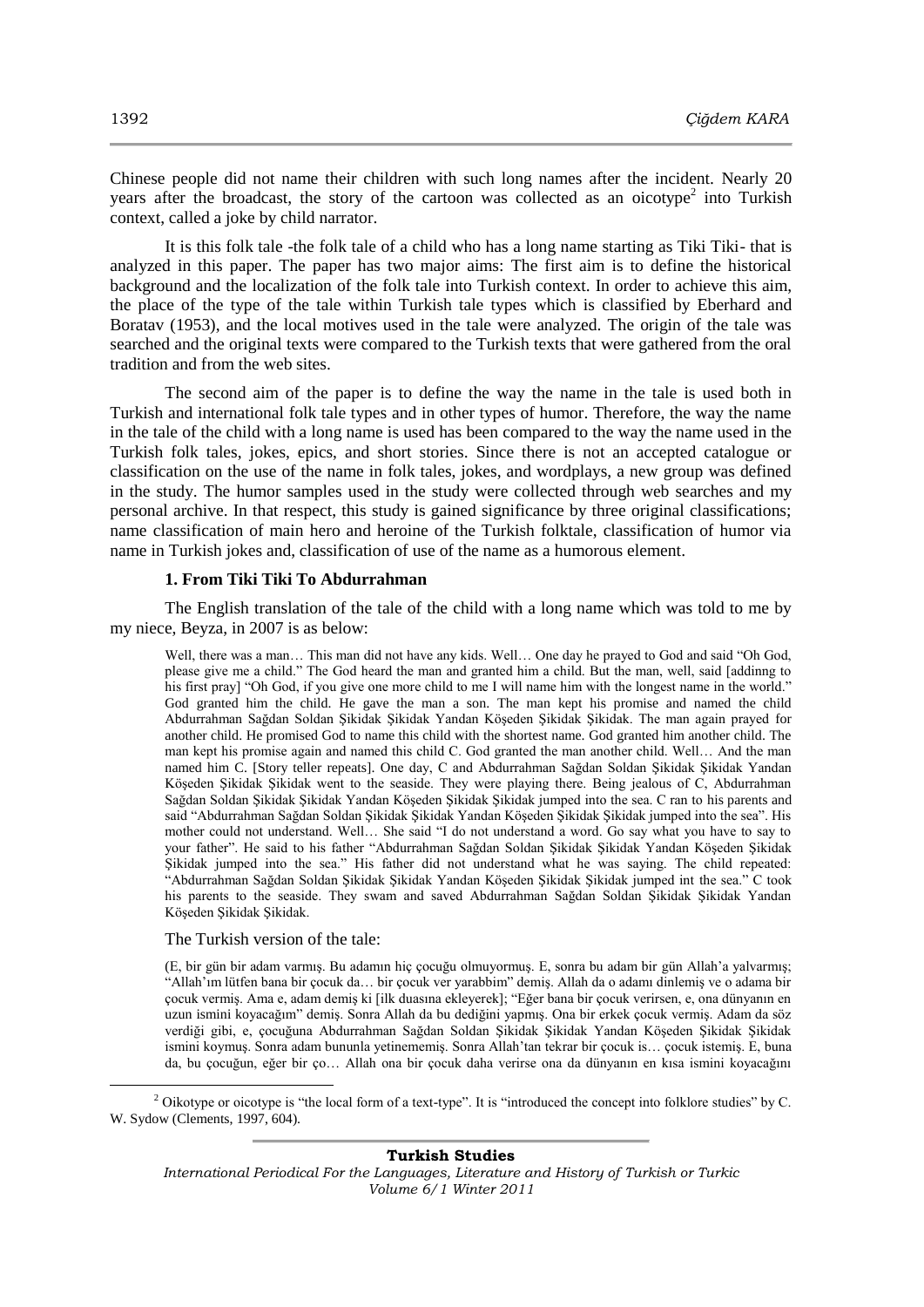söylemiş. Allah gene dilediğini yapmış. Sonra adam söz verdiğini tutarak, e, kinci çocuğuna da C ismini vermiş. Sonra, e, bir gün Allah, e, o adama, e, bir çocuk daha vermiş. Adam da o tuttuğu gibi, sözünü tuttuğu gibi, e, çocuğuna C ismini vermiş. [tekrar eder] Sonra C ile Abdurrahman Sağdan Soldan Sikidak Sikidak Yandan Köşeden Şikidak Şikidak bir gün bir deniz kıyısına gitmiş. Orada oynuyorlarmış. Abdurrahman Sağdan Soldan Sikidak Sikidak Yandan Köseden Sikidak Sikidak C'yi çok kıskandığı için kendini bir anda denize atmış ve C koşarsak anne ve babasına, "Anne! Abdurrahman Sağdan Soldan Şikidak Şikidak Yandan Köşeden Şikidak Şikidak kendini denize attı" demiş. Annesi anlayamamış. Sonra tekrar demiş. "Anne. Abdurrahman Sağdan Soldan Şikidak Şikidak Yandan Köşeden Şikidak Şikidak kendini denize attı" demiş. Sonra oğlum... annesi de demiş ki "Oğlum ben hiçbir şey anlayamadım. Git babana söyle" demiş. Ondan sonra da babasına söylemiş; "Baba! Abdurrahman Sağdan Soldan Şikidak Şikidak Yandan Köşeden Şikidak Şikidak kendini denize attı" demiş. Babası bu dediğini anlamamış. Sonra çocuk tekrarlamış; "Abdurrahman Sağdan Soldan Şikidak Şikidak Yandan Köşeden Şikidak Şikidak kendini denize attı" demiş. Çocuk anne ve babasını alarak deniz kıyısına götürmüş. Deniz kıyısına giderek Abdurrahman Sağdan Soldan Şikidak Şikidak Yandan Köseden Sikidak Sikidak'ı, ııı, denizden çıkarıp kurtarmışlar.

# **2. Origin Of The Narrative**

"Tikki Tikki Tempo", the most popular book where Tiki Tiki is told is written by Arlene Mosel (2007). It was first printed in 1968.<sup>3</sup> D. L. Asliman tells a version of the tale Tiki Tiki Tembo and he informes us that the tale was known and told at schools in States of America during 1920"s. Mosel (2007) revised the Chinese folk tale which he learned when he was a kid and it as a book. In fact, the source of the tale is neither America nor China.

"The child with a long name" is a well-known tale in Japan. Because of using the ridiculous long name as a humour element, the tale is in the group of "13.. Humorous Stories: Exaggerations" in the Japanese Folk Tale Guide by Yanagita Kuino ([1948] 1986, 232-233) under the name of "234. The child with a long name".

In the "Types of Japanese Folktales", Keigo Seki (1966, 210) analyzes the tale under the same name within formula tales, of type 456, because of the frequent repetition of the name. "A father hopes that his child will live long and gives him a very long name. The child falls into a well. While the father is calling the child's name for help, the child dies."

The origin of the tale is rakugo<sup>4</sup>, an oral art developed during the period of Edo  $(1603 -$ 1868) and period of Meiji (1868-1912). Rakugo is a kind of talk show performed by a single player on a chair (Oshima 2006, 99). The Story-telling as a popular art may be traced back to period of Nara (710-84) when Buddhism spread throughout Japan. The Buddhist priests adapted the Japan Chinese and Indian stories according to their own points of views. Most of these sermon stories compiled later provided a basis for most of the classical rakugo stories (Sasaki and Morioka 1981, 417- 418).

In rakugo whose traditional style matured by the end of  $18<sup>th</sup>$  century, artist sits on the stage dressed in traditional costumes<sup>5</sup> and tells stories of different characters. One of these characters was the long name starts as Jugemu (life without end) $<sup>6</sup>$ , told by the apprentice story teller of rakugo</sup> (Nobuhiro 2004; Brau 2008 196-197). The tale is rather popular<sup>7</sup> in child books and television programs in Japan and it is frequently acted out (Brau 2008, 215-216).

1

<sup>&</sup>lt;sup>3</sup> Available: http://en.wikipedia.org/wiki/Arlene\_Mosel

<sup>4</sup> Harrigan, Diane "Something Old and Something new: Rakugo and Japanese Culture", Available: http://www.baruch.cuny.edu/news/ japanese\_standup.htm (accessed 24.03.2008).

<sup>5</sup> Sit-down is a talk show that it is contrast to stand-up. Available: http://www.englishrakugo.com/english\_version/english\_what.html (accessed 22 February 2008)

<sup>6</sup> Full name of the character is as follows; Jugemu jugemu, goko no surikire, kaijari suigyo no suigyomatsu, unraimatsu, furaimatsu, ku neru tokoro ni sumu tokoro, yabura koji no bura koji, paipo paipo, paipo no shuringan, shuringan no gurindai, gurindai no ponpokopi no ponpokona no, chokyumei no chosuke.

<sup>7</sup>Available:http://en.wikipedia.org/wiki/Jugemu(accessed21February2008);Avaiable:http://www.artsci.wustl.edu/ ~veap/rakugo.html (accessed 22 February 2008)

*International Periodical For the Languages, Literature and History of Turkish or Turkic Volume 6/1 Winter 2011*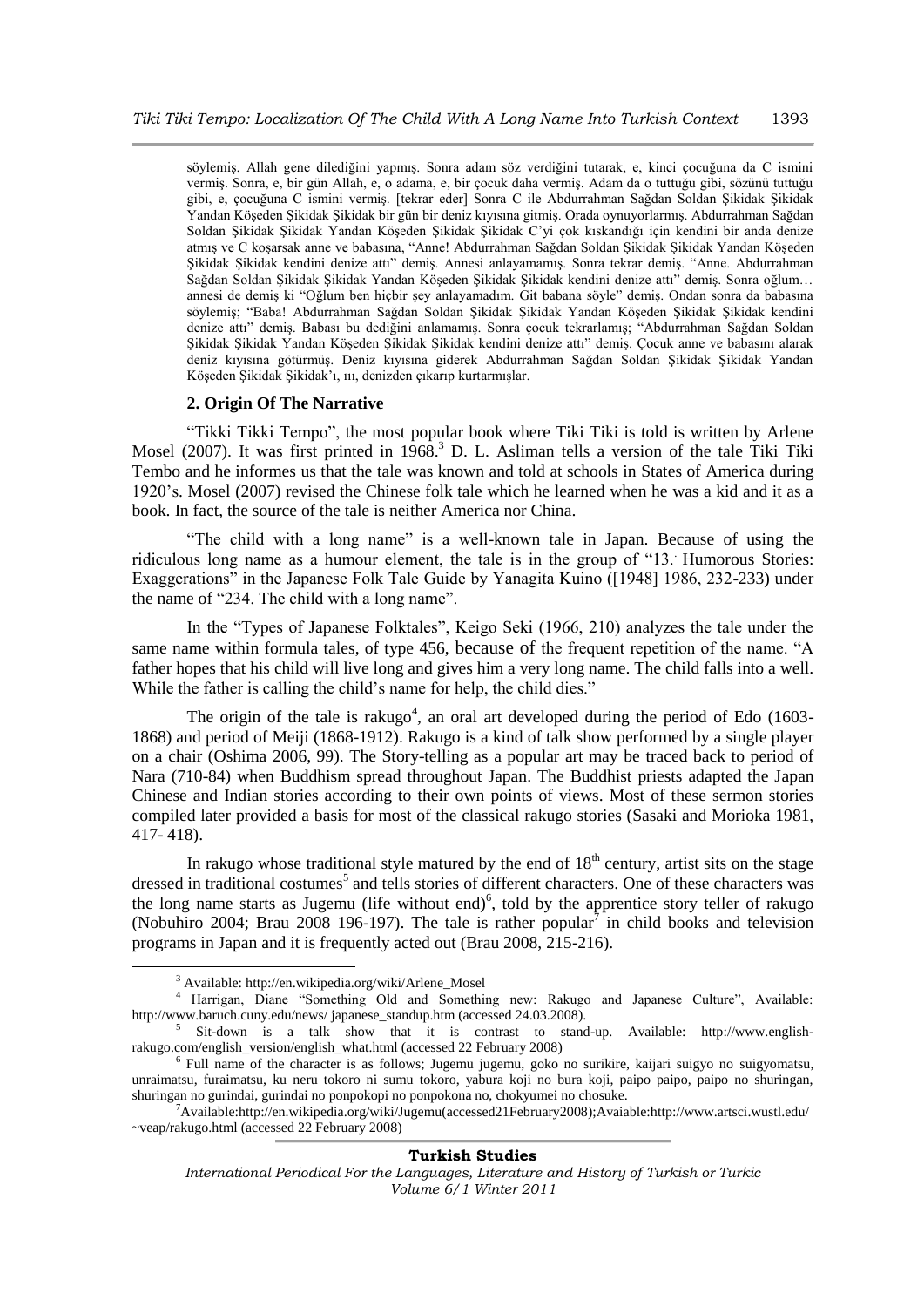The cartoon, broadcasted in Turkey, most probably depends on the version of the tale written by Mosel (2007). Mosel's work has not been translated into Turkish. Moreover, the tale is not among the traditional Japanese tales translated in Turkish. English version of both tales, on the other hand, can easily be accessed on the web<sup>8</sup>. Despite all the searches we made we could not establish the date when the cartoon was broadcasted for the first time<sup>9</sup>. A rough date can be detected by the help of some memories. On the web sites about 1980's, on some blogs<sup>10</sup> where memories are told, and in two newspaper articles<sup>11</sup> it is reported that this cartoon has been broadcasted during a child program named *Uykudan Önce* (Before You Sleep)<sup>12</sup>.

It can be claimed that the tale is restricted in oral tradition. Up to now, all of the primary school children (7-11 ages) to whom I told the tale reported that they have not heard the tale before. Some of my students at the college reported that they recalled the tale partially. However, the earliest reported date when they heard the tale is 1997<sup>13</sup>. The name of the child remains the same as original. We detected that among the Turkish versions of the tale (which are more common on web sites than they are in oral tradition) the one where the character's name is Abdurrahman was first published in various web sites in 2007.

The oldest record of the tale on the web is in a dictionary item of "tiki tiki tempo noserembo<sup>"14</sup>. The information added in 2002 says that the name takes place in a Chinese tale where one of the two brothers is called Tiki Tiki Tempo Noserembo Cari Bari Ruci Taritempo and the other is named Can. The tale reported in the dictionary item resembles to Mosel"s adaptation.

"Tiki tiki Tempo" article added in  $2006^{15}$  of the another web-dictionary says that it is name of the character in a tale which explains the reason why Japanese people give their children short names. In the dictionary, it is also reported that the tale has been broadcasted on TRT. However, neither the date when it was broadcasted on television nor the origin of the tale is stated in the webdictionary.

On four different sites four different versions of the tale have been found. These four tales in each of which a different long name is used are claimed to originate from traditional Chinese (2) or traditional Japanese  $(1)$ , and Uin  $(1)$  tales<sup>16</sup>.

isim/(accessed27May2008);http://www.hackhell.com/showthread.php?t =375713 (accessed 27 May 2008);

## **Turkish Studies**

 $\overline{a}$ 

<sup>&</sup>lt;sup>8</sup> For instance, Mosel's tale was used to as a drama about on "arrogance and humility" at (15.07.2009) Anatolian Teacher Highschool"s summer school foreign language teaching activity at Fethiye/Mugla/Turkey Available: http://oyegm.meb.gov.tr/projeler/yaz/yaz\_cal%C4%B1ismalari/program.htm (accessed 30 Jun 2009)

<sup>9</sup> I researched this cartoon film at TRT archive but due to the contion of the archive, I have found neither any information about its broadcasting date or program name that the cartoon was shown, nor producers who worked at the program.

<sup>&</sup>lt;sup>10</sup> Available: http://www.nostalji.gen.tr/mazi/yazi\_oku.asp?yazi\_id =7915 (added 28 Jun 2005, accessed 18 July 2008); http://www.lafmacun. org/bak/tikitiki+tembo+noserombo+cari+bari+ruci+bitaripembo (added 5 December 2007, accessed 18 July 2008); http://www.kolikler.com/liste/ cevap/22018/merak-ettiklerimiz (added 6 Jun 2007, accessed 18 July 2008).

<sup>&</sup>lt;sup>11</sup> Hakan and Utku, Available: http://arsiv.sabah.com.tr/2004/05/03/yaz1004-200-113.html; Bulut, 2008.

<sup>&</sup>lt;sup>12</sup> Production: TRT Ankara TV, producer: M. İlhan Şengün. This program was broadcasted irregularly at 1974, 1980-81, 1983-86, 1995. Even though some sequence of the program was archived, summary knowledge cards of these sequences were made it difficult to inveritgate.

<sup>&</sup>lt;sup>13</sup> When I told "the child with a long name" in some lectures, (2007-2008 spring term) one of the Turkology's students who heard the tale from his teacher (in Artvin, Turkey north at 1997), and could not remember whole stories. But he was quite sure that the child fell in pool. Another student said that he listened to the same tale (in Eskisehir / Turkey at the 2000), but in his version, the child fell into river.

<sup>14</sup> Available: http://sozluk.sourtimes.org/show.asp?t=tiki+tiki+ tempo+noserembo (accessed 16 April 2007)

<sup>15</sup> Available: http://privatesozluk.com/show.asp?m=tiki+tiki+ tempo (accessed 16 April 2007)

<sup>16</sup>Available:http://www.uludagsozluk.com/k/en-uzun-

*International Periodical For the Languages, Literature and History of Turkish or Turkic Volume 6/1 Winter 2011*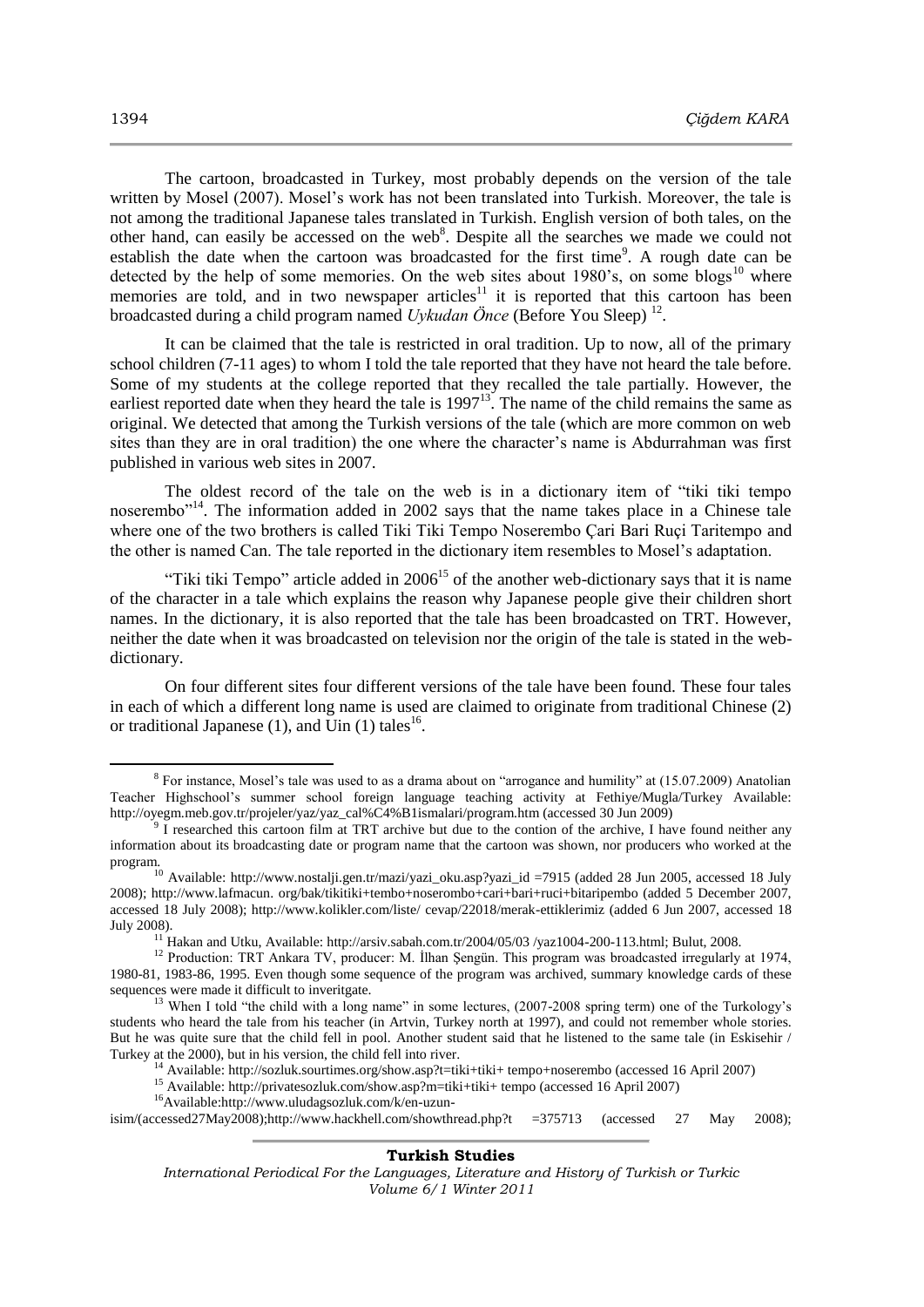The searches show that the long name in the tale is better known than the tale itself. The name<sup>17</sup> is considered as a *tekerleme*<sup>18</sup>.

# **3. The Classification Of The Texts In Terms Of The Name**

The oicotypes of the tale can be found in different Turkish joke sites. Up to now, the variations or texts copied from other web sites have made 5 different groups in terms of the long names used in the tales. In this study, these  $14$  texts<sup>19</sup> have been analyzed.

### 1) RIKKI

## 1.1. RIKKI RIKKI RAMBO RESTE RAMBO BAĞIRA BAĞIRA PINKO PIġKO

(2 same /copy texts; http://www.gruphepsifanclub.net [added: 9 September 2007, accessed: 22 May 2008]; http://www.yorumcuyuz.net [added: 8 July 2007, accessed: 22 May 2008])

#### 1.2. RIKIRIKIRAMBORESTERAMBOBARABARAPIġKOPINKO

(2 variants; http://www.delikanforum.net [added: 29 March 2007, accessed: 22 May 2008]; http://okubeni.com [added: 29 May 2007, accessed: 22 May 2008])

#### 1.3. RIKI RIKI RAMBO RESTE RAMBO BARA BARA PIġKO PANGO

(1 text; http://cafevizyon.com [added: 22 November 2007, accessed: 22 May 2008])

2) ABDURRAHMAN…

<u>.</u>

## 2.1. ABDURRAHMANġIKIDIMġIKIDIM SAĞDAN SOLDAN KIVIR KIVIR OYNA

(4 same /copy texts; [http://www.canim.net](http://www.canim.net/) [added:-, accessed: 22 May 2008, read 1677 times]; [http://dedikodulu.net](http://dedikodulu.net/) [added: 12 July 2007, accessed: 22 May 2008]; [http://www.sevgim.net](http://www.sevgim.net/) [added: 21 Jun 2007, accessed: 22 May 2008, read 156 times]; http://www.mikxi.com [added: -, accessed: 22 May 2008])

### 2.2. ABDURRAHMAN SAĞDAN SOLDAN YUKARIDAN ASAĞA TIK TIK

(1 text; http://ozlem11.blogcu.com, added: 23 May 2007, accessed: 18 October 2007)

2.3. ABDURRAHMAN SAĞDAN SOLDAN SIKIDAK SIKIDAK YANDAN KÖSEDEN SIKIDAK **SIKIDAK** 

(1 text; collected from Beyza Kara, 13 October 2007)

- 3) ABDÜL KADIR ALTAN ÜSTEN DIGIDIK DIGIDIK SAĞDAN SOLDAN DIGIDIK (2 same texts; [http://www.snlhazinem.com](http://www.snlhazinem.com/) [added: 15 March 2007, accessed: 22 May 2007]; http://www.sevgim.net [added: 22 Jun 2007, accessed: 22 May 2008, read 60 times])
- 4) HINGIRINGIRANGARARESTORANDABARABARAPINGOPISKI (1 text; http://www.fikraoku.com [added: -, accessed: 22 May 2008, read 7830 times, recommended 26 times])
- 5) BABILIBIġKO BILBILIBIġKO BABABILIBABA BILIBILIBABABA (1 text; http://www.komik-fikralar.com [added: -, accessed: 22 May 2008, read 152 times])

### **Turkish Studies**

*International Periodical For the Languages, Literature and History of Turkish or Turkic Volume 6/1 Winter 2011*

http://www.parkkitabevi.com/index. php?module=news&detail=true&id=542 (accessed 29 May 2008); http://www.aracforum.com/komiks/11206-riki-tiki-tambo-no-si-rambo-hari-bari-puski-pari-pim-po.html (added: 15 August 2007, accessed 2 July 2009)

<sup>&</sup>lt;sup>17</sup> For instance, one of the members wrote name of the Chinese hero as a "tiki tiki tempo noserambo çari bari ruçi titaritempo", but the other one wrote as a "riki tiki tambo nasirambo hari bari puşkin sikititambo yaşamuşkin" (Available: http://www.papisim.com/ forum/showthread.php?p=175330 [accessed 2 July 2009]). At the different website, name of the hero is "rikki rikki rombo reste rambo bağıra bağıra pisko pişko" but a reader claimed that this name is "abdurrahman sıkıdım sıkıdım sağdan soldan sıkıdım sıkıdım" (Available: http:// www.gruphepsifanclub.net/en-uzun-isim-tikla-t-25798-2.html [accessed 22 May 2008])

<sup>&</sup>lt;sup>18</sup> Tekerleme is formulaic expression and near rhymes. It usually uses in the beginning and the end of folktale and as a kind of tongue twister in child game.

<sup>&</sup>lt;sup>19</sup> Each text is called according to this name-based group. as a  $V^*$  (variant  $*)$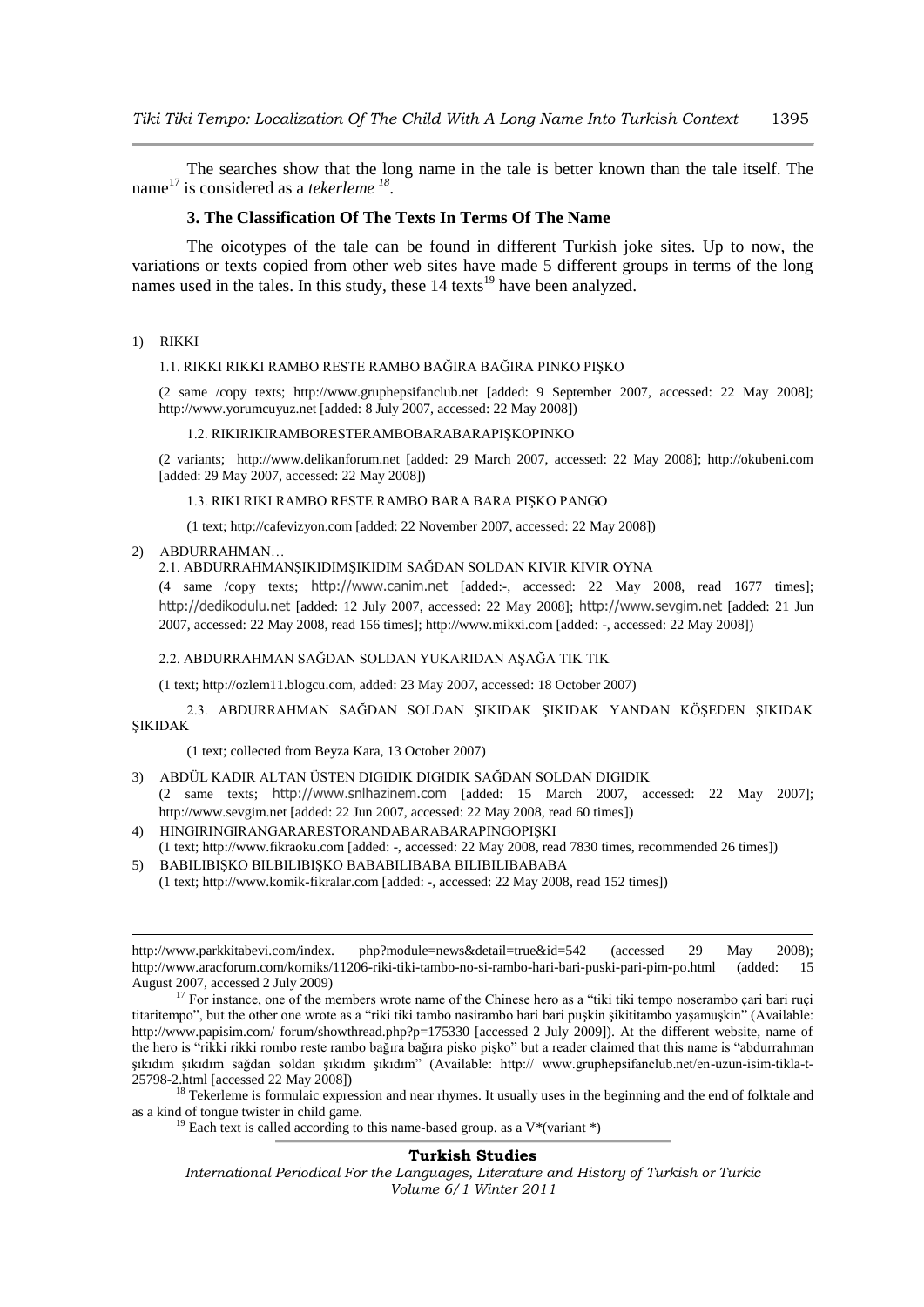## **4. Types Of The Narratives**

Although the analyzed tales cannot be named as jokes in terms of their structure they are labeled as such in these web sites by the users or by the moderators of the sites. One of the texts (V-1.3.) is as detailed as a short story is supposed to be. Another one (V-4) is not of a certain type. Except for one of the texts, the texts are of the cumulative tale type- extraordinary names (type no 1940, extraordinary names) in the type of the international folktales (Uther 2004b, 496).

*Table 1. The Turkish Tiki Tiki's tale type is cumulative, because of repetition of extraordinary name*

| Variants' No           | person in chain and how many times repeats the name                                                                     |
|------------------------|-------------------------------------------------------------------------------------------------------------------------|
| 4                      | brother (one time) $\rightarrow$ father (-)                                                                             |
| 2.2.                   | sister (two times) $\rightarrow$ father (one time)                                                                      |
| 3.5                    | sister (two times) $\rightarrow$ father (-) $\rightarrow$ mother (-)                                                    |
| 1.1., 1.2., 1.3., 2.3. | second child (two times) $\rightarrow$ mother (one time) $\rightarrow$ father (one time)                                |
| 2.1.                   | second child (six times) $\rightarrow$ mother (one time) $\rightarrow$ father (one time) $\rightarrow$ uncle (one time) |

However, in the catalogue of the Turkish tale types by Eberhard and Boratav (1953) neither this type nor the formula tale type exists. But if Abdurrahman, Tiki Tiki"s oicotype, is classified according to catalogue of Eberhard and Boratav, it's type can be T. Comic Tale Type.

## **5. Comparison Of The Texts**

Since the texts in Turkey are thought to have originated from the aforementioned cartoon, which is close to Mosel's adaptation, the 14 texts are first compared to the Mosel's work and Jugemu so that it can be identified the elements that have been preserved, added or changed in the local versions.

*Meaning of the long name*: In the Jugemu narrative, the name consists of traditional words of longevity (Mirioka and Sasaki 1990, 53). In Tiki Tiki Tembo by Mosel, on the other hand, the meaning of the name is given as "the most wonderful thing in the whole wide world". Among the names used in Turkish versions of Tiki Tiki, only Abdülkadir (Abdu"l-kadir: In Arabic, servant of mighty and powerful god) and Abdurrahman (Abdu"r-rahman: In Arabic, servant of merciful god) are used as personal names in daily life. However, that these names are used is not due to their meanings but due to the fact that they are examples of the rare long Turkish personal names. The other words accompanying these two names are place adverbs [*aşağıdan* (upwards), *yukarıdan* (downwards), *sağdan* (from the left), *soldan* (from the right), *yandan* (from one side), *köşeden* (from the corner)], onomatopoeic words (tık tık, dıgıdık, Ģikidak), mispronounced, mistaken (Riki Riki Rambo) or made-up words (Babilibisko, Pango, Hingirin). With these characteristics none of these words has the meaning of praise, value or longevity. Rather, the names starting with Abdurrahman are elliptical sentences that express the dance of the character and the name starting with Abdülkadir is an elliptical sentence that defines the character's horse riding in a teasing manner.

*The reason why the name is given*: In the rakugo long-name story Jugemu, "a father wants to give a truly manly name to his newborn son. He consults a priest who suggests a list of traditional terms for longevity. The father finds it impossible to choose one, so he gives the child all of them." (Mirioka and Sasaki 1990, 52). In Mosel"s version the mother of a child gives her son a name that will honor him, which is the traditional way to name the child. In the Turkish versions, however, the father or mother names the child by himself/herself. The long name is given to the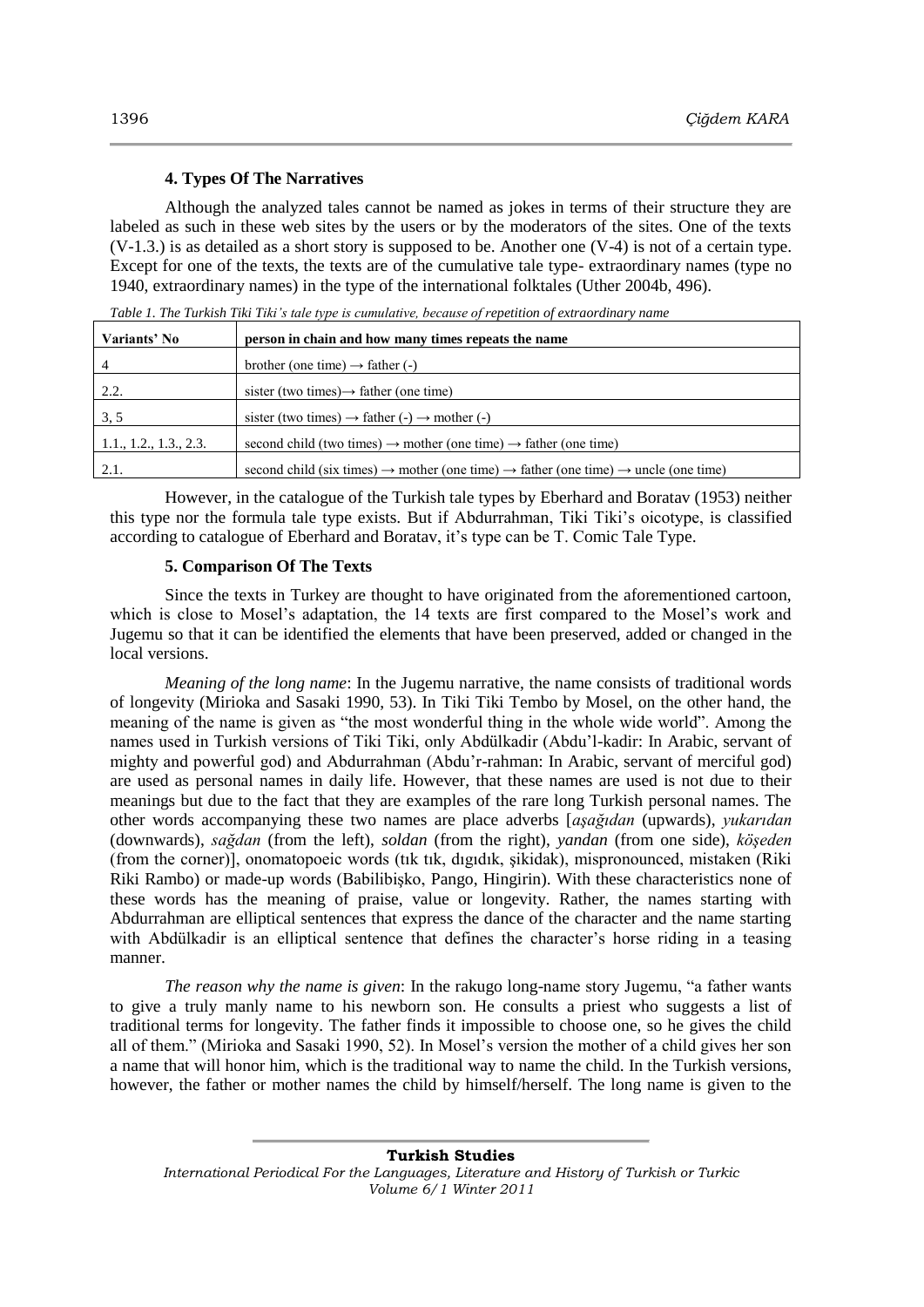child as a votive offering to God. The meaning of the name or the aim of honoring the first child by giving the name is left unmentioned in the text.

*The local motives*: In the Jugemu and other adapted versions, there are religious motives. The aims in using these motives differ. In Jugemu, the priest offers a name to the father. In the adapted version, religious motives help the character in the tale to be born. This part fulfills the function of the initial situation part in the tale according to PROPP (2008).

Tiki Tiki texts are localized in the Turkish culture<sup>20</sup> by the help of two common motives which are frequent both in the folk romance narratives and Dede Korkut epics<sup>21</sup>: First is childlessness - having a child in return of prayers (Q192, T526).

| <b>Childless parent</b> |                       | <b>Variations</b>      |
|-------------------------|-----------------------|------------------------|
| 1. a couple             |                       | 3                      |
|                         | i. new married couple | 2.1.                   |
|                         | ii. a parent          | 5                      |
| 2. A mother             |                       | 2.2., 4                |
| 3. A man                |                       | 1.1., 1.2., 1.3., 2.3. |

*Table 2. The nature of the childless parent in the Turkish Tiki Tiki's variants*

Second motif is the ritual of naming the child (T596).

| What they did for a child |                                  | <b>Variations</b> |  |
|---------------------------|----------------------------------|-------------------|--|
| 1. Bag / Pray to god      |                                  | 1.2., 2.3.        |  |
|                           | i. pray to god top of a mountain | 1.3.              |  |
| 2. Pray to god            |                                  | 2.1., 2.2., 3, 5  |  |
|                           | <i>i.</i> pray at masque         | 4                 |  |
|                           | ii. pray at night till morning   | 1.1.              |  |

*Table 3. What they did for a child in the Turkish Tiki Tiki's variants*

1

*The child with a long name and his brother / sister*: In Mosel"s tale, there are two brothers. In the adapted texts the number of the children is two, as well. In 5 of the narratives, one of the siblings is a girl. In three of the texts, the gender of one or both of the siblings is unstated.

Mosel says that "it was the custom of all the fathers and mothers in China to give their first and honored sons great long names" in the tale. This statement applies for the local samples. Except from the name in one text  $(V-5)$ , the name of the first child is a long one. The name of the other child is meaningless, as in Mosel"s version where the name of the second child is "Chang,

<sup>&</sup>lt;sup>20</sup> In folk believes, these practices are offered for woman fertility: visiting saint tomb, imam prays for woman (Ornek 1979, 23-28), votive offering to saint tomb, pray and kowtow to god (namaz) (Acipayamli 1961, 20-22).

<sup>&</sup>lt;sup>21</sup> Motif of having a child with a vow is in the Dede Korkut's epics, too (TEZCAN and BOESCHOTEN 2006, 37, 68-69).

*International Periodical For the Languages, Literature and History of Turkish or Turkic Volume 6/1 Winter 2011*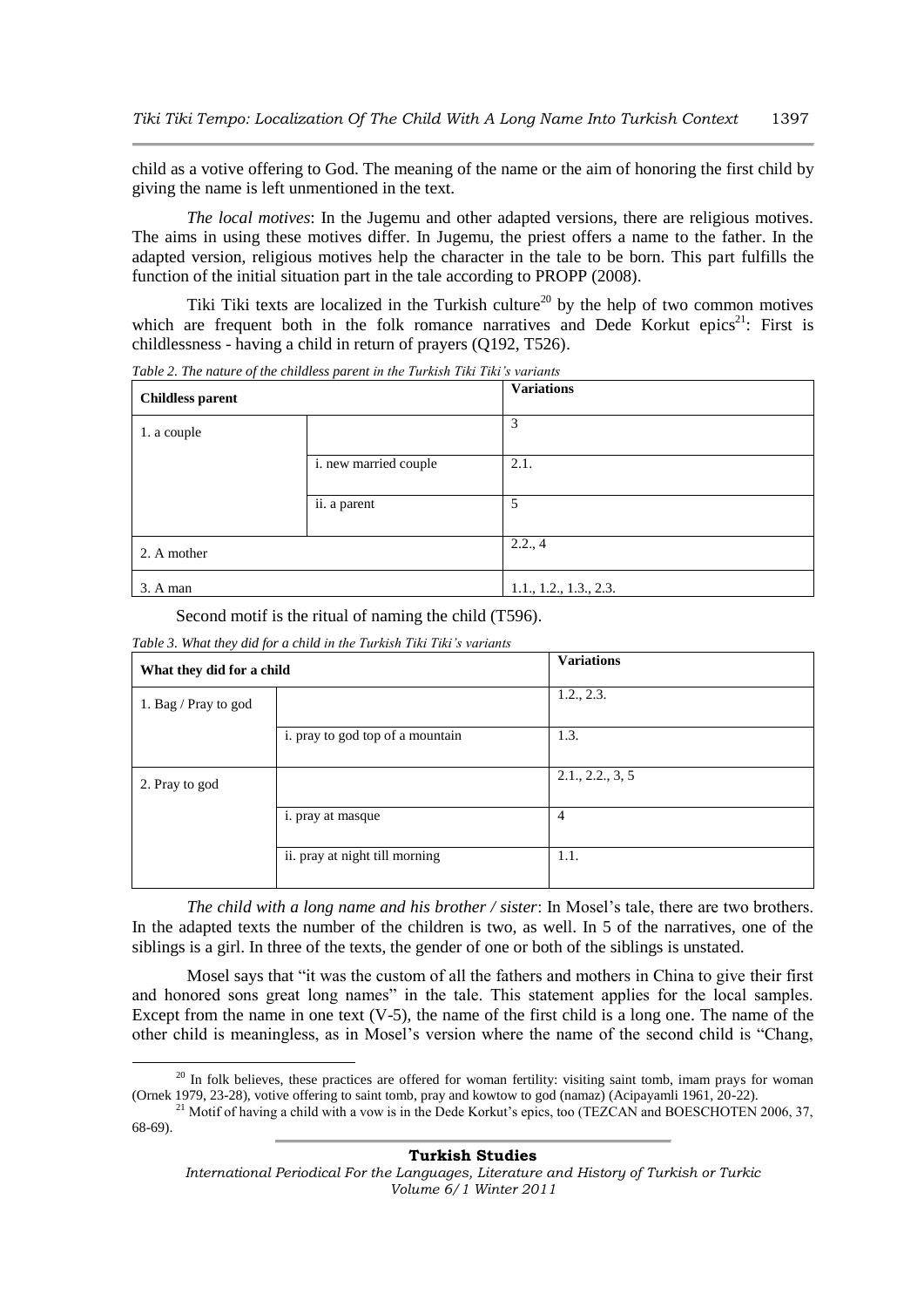which meant 'little or nothing' ". Only in one of the narratives  $(V-5)$  a common short male name, Ali, is used. The other names are voices or letters: "C", "CE", "E", "A".

|                 | <b>First Child</b>       | <b>Second Child</b>      |
|-----------------|--------------------------|--------------------------|
| <b>Variants</b> | <b>Sex</b> - Name        | Sex –Name                |
| 1.1., 2.2.      | Boy (long name)          | $Girl - "c"$             |
| 1.3.            | Boy (long name)          | $Girl - "CE"$            |
| 3               | Boy (long name)          | $Girl - "e"$             |
| 2.1.            | Boy (long name)          | Unidentified $-$ "c"     |
| $\overline{4}$  | Girl (long name)         | $Boy - "Ali"$            |
| 2.3.            | Girl (long name)         | $Boy - "C"$              |
| 1.2.            | Unidentified (long name) | Unidentified $-$ "a"     |
| 5               | Unidentified "A"         | Unidentified (long name) |

*Table 4. Name and sex of heroes in the Turkish Tiki Tiki's variants*

*The person who drowned*: As in Mosel's narrative, the single incident in the narratives is that a child with a long name faces the danger of getting drowned. In the local samples it is the child with the long name who is endangered.

*Where and how the hero fell*: In the local narratives the child with a long name faces the danger of getting drowned. Only in one of the narratives (V2.3.) he jumps in the sea because of jealousy.

| Table 5. Where and how hero fell<br>Where and how hero fell |                                                                   | <b>Variations</b> |
|-------------------------------------------------------------|-------------------------------------------------------------------|-------------------|
| 1. Pool                                                     | i. slipped                                                        | 1.1.              |
|                                                             | ii. fell down                                                     | 2.1.              |
|                                                             | iii. drowned while swimming                                       | 1.2.              |
| 2. Drowned while swimming in lake                           |                                                                   | 1.3.              |
| 3. Sea                                                      | i. drowned while swimming                                         | 2.2.              |
|                                                             | ii. drowned                                                       | 3, 4, 5           |
|                                                             | iii. committed suicide at sea for being jealous of his<br>brother | 2.3.              |

*The end of the hero and the story*: In Jugemu the father fetches a sigh and says "*Nammudabu*, Amida Buddha, have mercy". "He feels that he has recited a prayer for the dead rather than given his son name, and that such an odd name will be a useless bother in daily life" (Mirioka and Sasaki 1990, 52). Parallel to this realization by the father, in the tales of the child with a long name, the child faces different kinds of difficulties in his daily life. The name causes even his death.

**Turkish Studies** *International Periodical For the Languages, Literature and History of Turkish or Turkic Volume 6/1 Winter 2011*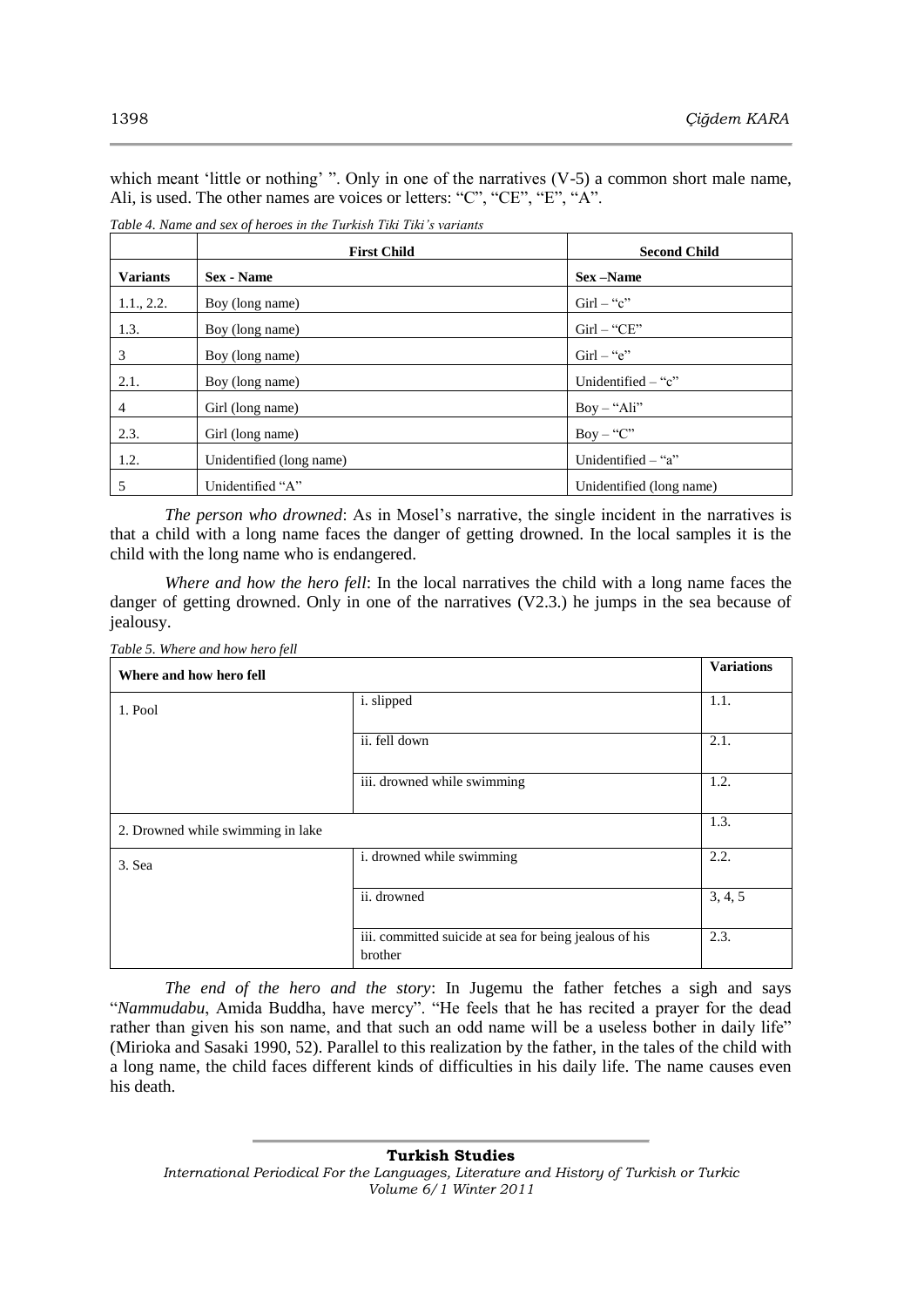In Mosel"s adaptation, the child with a long name survives as his brother does. In other adapted texts, it is only the child with a long name who faces the danger of getting drowned and at the end of the story the child states that if his name had been a little longer he would have died. In only one of the texts (V1.3.) the child cannot survive. A statement saying "(in the country of …) children were given short names thereafter" does not exist in any one of the texts.

*Table 6. End of the hero*:

1. He survives (V-2.3.)

i. He survives- he states that if his name had been a little longer he would have died.

ii. He is brought back to life- he states that if his name had been a little longer he would have died.

2. He dies (V-1.3.)

1

3. Undefined/incomplete narrative (V-2.2.)

## **6. Long Names And Humor Via Names**

Although the story of Tiki Tiki is a deadly one, the tale is built on humorous elements, the main element of humor is the name: The incompatibility of the names of the siblings (short name and long name), the ridiculous long name in the form of *tekerleme*, and making it more difficult to tell the story by the frequent repetition of the name  $(2 \text{ times at least } (V-4), 21 \text{ times at the most: } V-$ 1.3.) are the elements that create the humorous style.

The function of the tale raises the question of "What are the differences or similarities between the use of names in oral tradition and humor". The answer to this question may clarify the significance of the tale of the child with a long name within the narrative tradition, and its future. The use of names is studied first in the tales, then in jokes, and lastly in wordplays. Then, it is compared to the way the name is used in Tiki Tiki.

# **6.1. Use of the Names in Folk Tale**

Use of names in tales can be analyzed in terms of *narrative type* and *the name of the hero*. In Turkish narrative tradition, there are two different narrative types where names are used in different terms.

First type is about minor characters of folk tale. "Boys with extraordinary names" TTV 137 (Eberhard and Boratav 1953, 153-154) – AaTh 883C (Aarne and Thompson 1964, 301; Uther  $2004a, 508$ <sup>22</sup>.

Second type is about on hero's childhood period. "A God or the parents who cannot decide on a certain name calls the child as *somebody"* AaTh 1821A (Aarne and Thompson 1964, 497). The type that does not exist in the classification by Eberhard and Boratav is used as motives in folk romance and epics. For example, Bamsı Beyrek, one of the heroes in the Dede Korkut Epics, is called as *Adsız Bey* (Nameless Prince ) until *Pir* (Saint) names him. (Boratav 1991)

Traditional and mythic heroes and heroines of folk tales are classified in three groups with regard to their functions: 1. Supportive creatures of hero (a. sacred supporter, b. supernatural creatures, c. animals), 2. Creatures who want to harm the hero but then support him (a. ogres, b. Arap the the lower lip on the ground, the upper lip on the sky, c. special types), and 3. Enemy creatures (Günay 1983).

<sup>&</sup>lt;sup>22</sup> In this tale type, the girl who was sent away with order of her padishah (king) father from palace gave uncommon names to three sons from her shepherd husband; What have I been (Neydim), What have I become (Ne Oldum), What am I going to be (Ne Olacağım). For a sample of the tale at Saim Sakaoğlu 1973 Gümüşhane Masalları. Ankara: Atatürk University, pp.137-138, 446-447.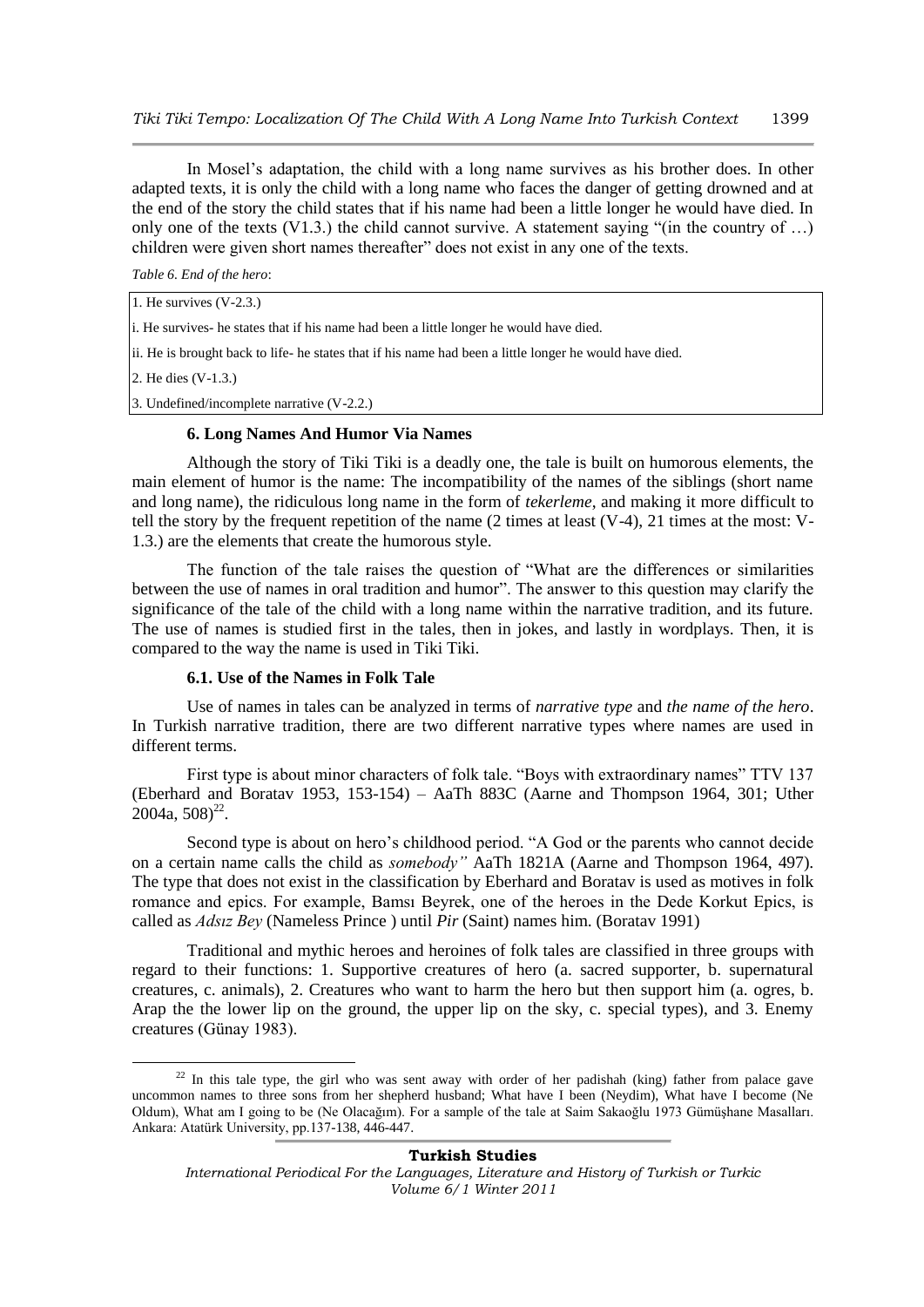If it is examined this classification consisting of hero"s name and general tale literature searching, the following results about the traditional Turkish tales and about the grouping of the names of folk tale heroes and heroines can be suggested:

1) The name of the hero is usually a short one and meaningful: In the traditional Turkish tales, personal names are used rarely (e.g. *Ahmet*). But use of the name of enchanted or supernatural hero or heroine is common (e.g. elf, fairy [disguised as a raven, snake, horse, pigeon etc.]).

2) Although the name is a personal name, it is compound or proceed the adjective that modifies the personality (such as *Mehmet-Eşkiya [Mehmet the Bandit]*, *Fesatçı Saliha [Saliha the Mischievous*] [Boratav 2006, 178-185, 223-227]), personal talent and profession (e.g. *Avcı Mahmut* [Hunter Mahmut] [Önal 2004, 44) and physical features (*Parmaksız Ahmet* [Ahmet the Fingerless] [Kunos 1991a, 212]).

3) The adjectives used in the tales as a name are usually the ones that modify the physical, personal or psychological features of the hero (*Keloğlan* [Bold-boy] [Boratav 2001, 75-76], *İki Dişli ile Üç Dişli* [The two-toothed and the three toothed] [ġimĢek 2001, 209-211], *Helvacı Güzeli* [Halva Beauty] [Alangu 1990, 26-43], *Dünya Güzeli* [Beauty of the World], *Narince Hanım* [The Delicate Lady] and *Tüylü Kız* The [Feathered Girl] [Tezel 1938, 37-41, 51-57, 78-81], and *Köse* [beardless] [Önal 2004, 130] etc.).

4) Social status and role of hero / heroine or his/her parents as a name. (e.g. *Kandehar Padişahının Kızı* [Daughter of Padishah Kandehar] [Kunos 1991b, 152], *Zengin Kardeş ve Fakir Kardeş* [Rich Brother and Poor Brother] [Kunos 1991a, 212])

5) Person who has no name, because his parents have been undetermined on a certain name or a sacred person has not given a name to hero yet (e.g. AaTh 1821A).

6) Hero or heroine is called with a pronoun, or without a personal name such as "girl", "younger girl", "boy", "the son", "third son", "woman", "man" etc.

In the light of the classification can be said that Tiki Tiki Tembo and Abdurrahman are obviously a more exceptional names among the names of folk tale heroes and heroines. If these heroes will attend to classification, it should be new group (as a seventh level) established for the hero or heroine has a ridiculously long name.

# **6.2. Use of Names in Jokes**

 $\overline{a}$ 

For this study, it has been discovered that there are three basic types of humor with a name in Turkish jokes:

1) *Humor via Short Names*: Using short names is quite frequent in Turkish folklore, (İbo *for* İbrahim, Teo *for* Teoman etc.) (Kibar 2005, 52-53).

The hero of the classical erotic joke, KamaĢullah [*Kahramanmaraş'lı Abdullah* (Abdullah from Kahramanmaraş)]<sup>23</sup>, is a well-known sample. When it is considered that the first humorous element in the joke is the physical and semantic incompatibility within the situation (Morreal 1997, 93-94) the first humorous element in this joke is the meaninglessness of the huge size of the tattoo on the penis of the hero. The incompatibility between the length of an average penis during erection and the length of the city name is the second humorous element.

<sup>23</sup> Available: http://sozluk.sourtimes.org/show.asp?t=kamasullah; http://www.birebir.net/detay.asp?d=kamasullah (accessed 25 April 2008).

*International Periodical For the Languages, Literature and History of Turkish or Turkic Volume 6/1 Winter 2011*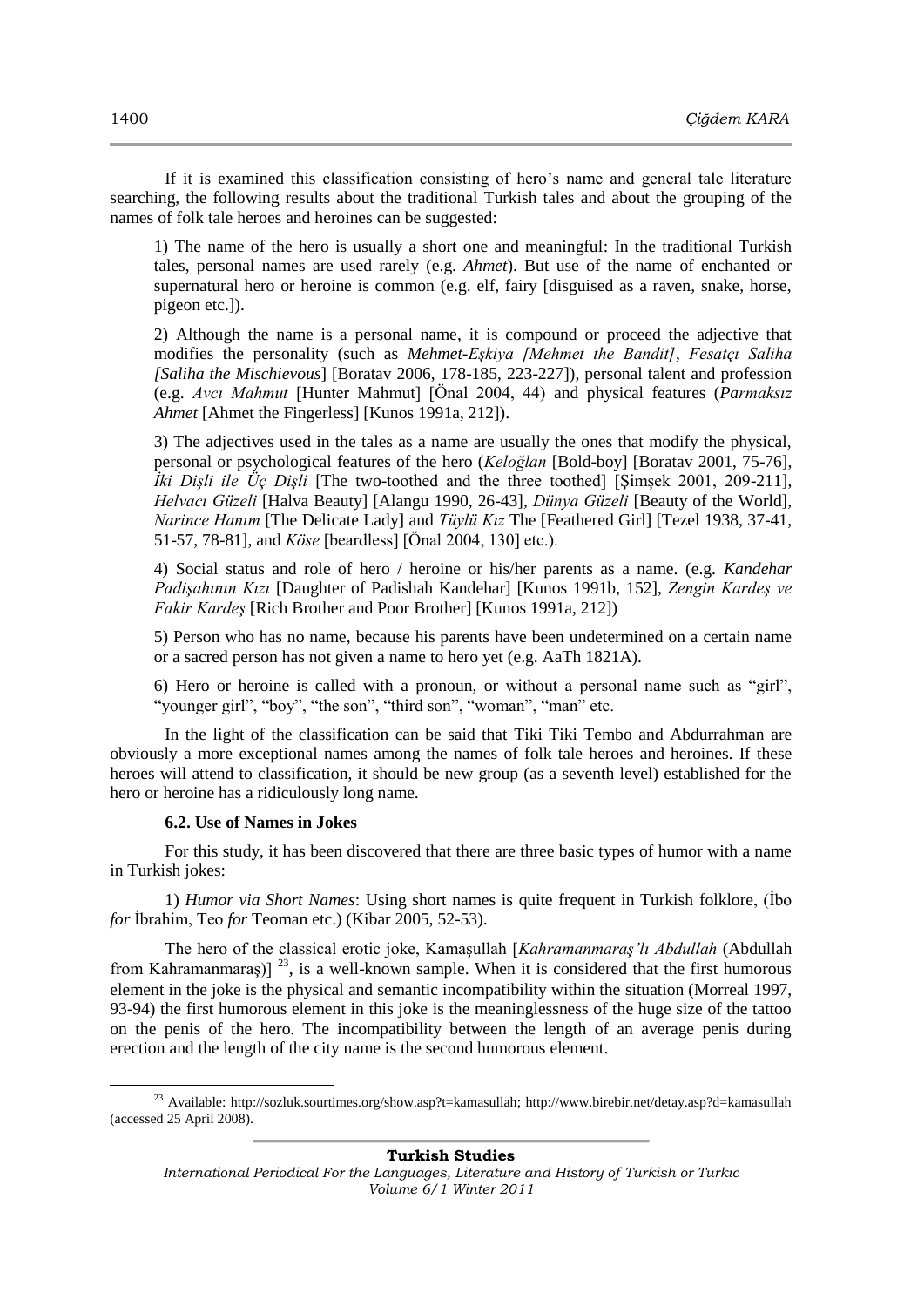2) *Humor via Length and Meaning of Indian Names*: Despite the differences between American Indian tribes "Traditional American Indian names are often spiritually sanctified, unique to each individual, and/or related to an accomplishment, rite of passage, dream, or life event.<sup>24</sup>. Humor of this type is created both by the difference between meaning of the Turkish names and Indian names and by conflict of the two semantic frames that occur. Below is a sample:

An Indian goes to the Registry of Births and says that he wants to change his name. The officer asks: "What is your name?" The Indian answers: "The magnificent eagle which fell down while he was winging in the clouds". The officer asks: "Which name do you want to have?" The Indian answers: "CRASH" <sup>25</sup>.

3) *Humor via Name Spelling*: In Turkish culture using one"s name rather than his/her surname is more common and more ideal. The fictitious English spy James Bond, created by Ian Flemming in 1992, is well-known with the way he introduces himself: he says his surname first and his whole name afterwards. The humorous element in the sample joke is generated by the help of the conflict between these two semantic frames (Koastler 1997, 15). Temel<sup>26</sup>, who does not have a surname just like other Turkish traditional characters, copies Bond"s way to introduce himself by splitting his name into two meaningless pieces. This behavior of Temel causes the cultural inconvenience and causes the name to lose its meaning. The joke is as follows:

Temel comes across James Bond in a pub. James Bond introduces himself first: "Hi! I"m Bond. James Bond". Temel introduces himself afterwards: "Hi! I'm –mel, Te Mel<sup>27</sup>".

There is another version of the joke with the male name Mustafa ending as: "-*Hi! I'm –* tafa. Mustafa<sup>28</sup>".

According to three basic type of humor with a name in Turkish jokes, it can be said that Tiki Tiki Tembo conforms to the length and meaningless of American Indian names.

# **6.3. Use of Names as a Humorous Element**

Creating humor using names is typical in wordplay. Similar to the case of jokes, wordplays are creations and adaptations designed by the help of foreign characters.

The wordplays compiled during this study can be grouped under four headlines.

1) *Double meaning of the name and the surname*: This type of humor typically makes use of the ambiguity which occurs when a real or made-up Turkish name is read aloud as if it is a sentence or phrase. The representative sample of this type is *Olgun Portakal*<sup>29</sup> (Mature Orange)

2) *Exaggeration in the name*: This group consists of two types:

a) *Humor by exaggeration of the number of letters of the made-up or real Turkish names*. For instance, the longest name is Abdulmuttalip (13 letters), the longest surname is Kocekethüdoğullarından  $(23$  letters) etc<sup>3</sup> .

b) *Humor by a couple of names given to a single person*. Since naming a person with more than two names is unusual (Kibar, 2005, 86-88), this type of humor is rare. Examples of this type

1

<sup>24</sup> Available: http://www.native-languages.org/baby.htm (accessed 11 Jun 2009)

<sup>&</sup>lt;sup>25</sup> Available: http://fikra.cn/fikra/kizilderili/26 (accessed 29 May 2008)

<sup>&</sup>lt;sup>26</sup> Temel is the most popular joke character of Black Sea region of Turkey and he is known as a sweet but foolish character throughout Turkey.

<sup>&</sup>lt;sup>7</sup> Available: http://www.baskentsecret.com/public\_html/temelden -secmeler-vt2214. html (accessed 22 May 2008)

<sup>&</sup>lt;sup>28</sup> Available: http://www.supersatforum.com/mustafa-t5561.html?t=5561 (accessed 22 May 2008)

<sup>29</sup> Available: http://www.uludagsozluk.com/k/olgun-portakal/ (accessed 29 May 2008)

<sup>30</sup> For different samples at available: http://www.itusozluk.com (accessed 29 May 2008)

*International Periodical For the Languages, Literature and History of Turkish or Turkic Volume 6/1 Winter 2011*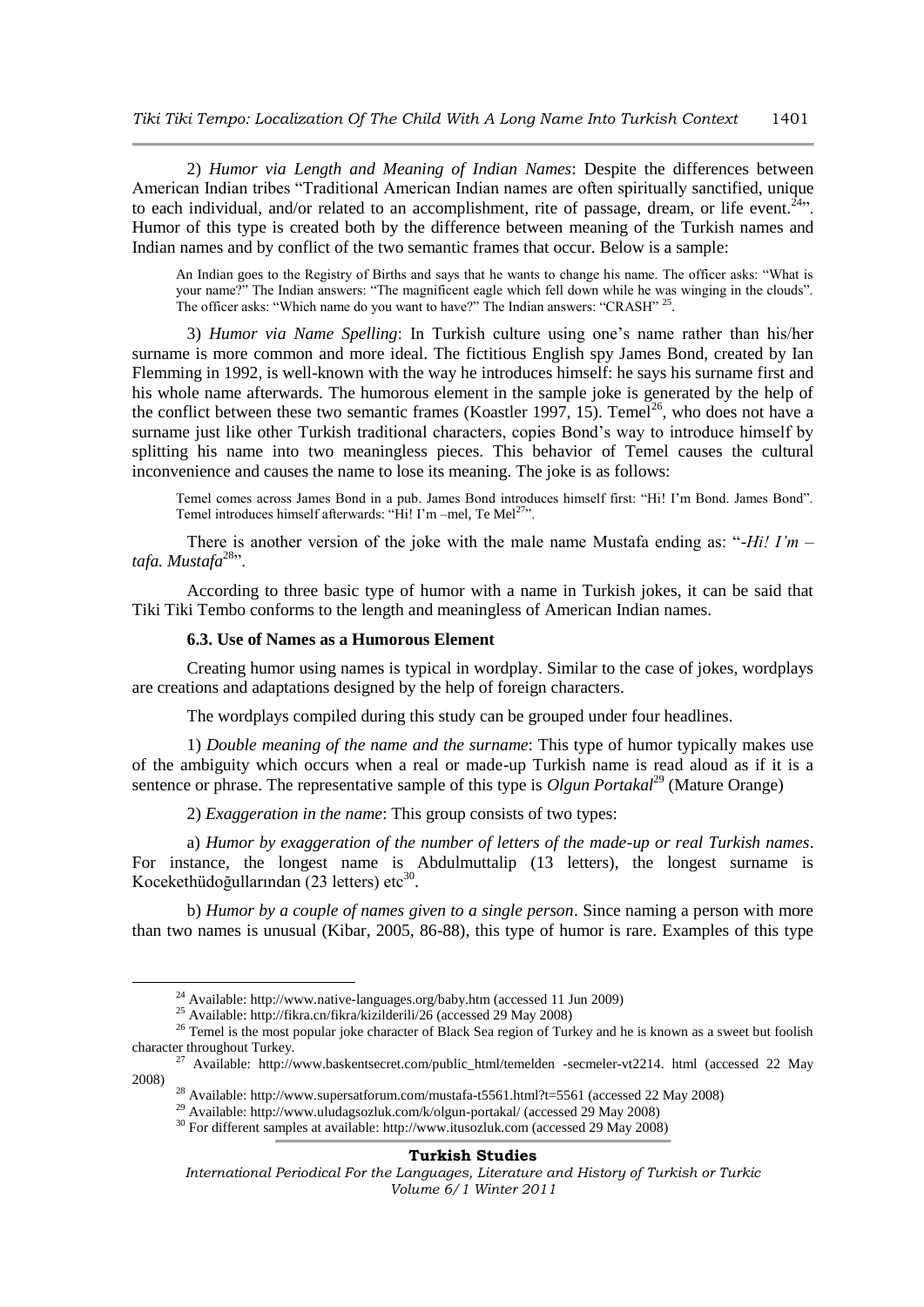are *Ahmet Kurtcebe Alptemoçin* (5 names, Ahmet – Kurt – Cebe – Alp - Temoçin),and *Hasan Hüseyin Kerem Uğur Arda* (4 names)

3) A line *rhyming with the name*: In another wordplay designed with Turkish names, a line is written which rhymes with the name. Here absurdity and rhythmic humor are in use. Examples are: *Bardakta su/Sezen Aksu* (Water in the glass/ Sezen Aksu) (4/4 sylabbles), *Hakkı Bulut/ Sen bunu unut* (Hakkı Bulut/ Forget this) (4/5 syllables).

4) *Homopohic translations*: More than one humor techniques are used in this type of wordplay. The original meaning of the name is lost. Instead, a new meaning is created by the words used in the homophonic equivalent. The Turkish wordplays about the name of Arnold Schwarzeneger are *Arnold Sivasta Ne Gezer* (lit: What does Arnold have to do in Sivas?<sup>31</sup>), *Arnold Civarda Ne Gezer* (lit: What does Arnold have to do here?), *Armut Şubatta Ne Gezer* (lit: What does a pear have to do in February) <sup>32</sup>. More examples can be given such as Kylie Minogue- *Köylü Minik* (lit: Little The Villager), Marlon Brando- *Naylon Branda* (lit: Nylon Canvas), Ashton Kuscher - Askım Koşuver (lit: Would you run my Love?), Tom Cruise - *Tam Keriz*<sup>33</sup>(lit: Totally Dupe) etc..

In the light of the information and classifications given above the possible conclusions to be made about Turkish version of Tiki Tiki can be given as below:

-Humor by means of names is mostly built on characters that represent a culture. The names used in Tiki Tiki adaptations cannot be classified as humor by means of foreign names. That's why, the originally Arabic names are used. It can, thus, be said that the technique of exaggeration of number of the letters in the name is used in these adaptations. Use of translated names is not related to humor with foreign names. The fact that names used in adapted texts are Arabic names can be considered as a simple coincident.

-The phrase "Turkish long name" refers to the number of letters that make up the name because most of the Turkish personal names are compound (Kibar 2005, 136). That is why the new adapted texts of Tiki Tiki (or Abdurrahman) are incompatible with the Turkish naming tradition.

-Although the name in Tiki Tiki is a foreign name, the adapted names of the characters (Abdurrahman or Abdülkadir) are not formed by using voices that are similar to the ones in the original.

-Naming a person with more than three names is untypical in Turkish culture. Even people who have two names usually prefer using only one of them (Kibar 2005, 86-88). That is why people with three names can be used as a subject of humor by others. The character in Tiki Tiki and other Turkish adapted texts can be said to be the first fictitious character who is used as a matter of humor because of his name.

To sum up, the journey of Tiki Tiki has started from overseas as a cartoon into Turkish context. The cartoon triggered a creation of new texts which are shared mostly on web and in oral folklore within the last 20 years. Since the tale has been spread by different channels (translations, the original English versions itself, printed media, television, the web), it is known all over the country. It revealed that Tiki Tiki is known to be a Chinese or Japanese hero in the memories of the

 $\overline{a}$ 

 $31$  Sivas is a city in Turkey.

<sup>32</sup> For names available: http://www.3harf.com, http://www. ausozluk.org, http://www.itusozluk.com (accessed 17 May 2008)

<sup>33</sup> For more samples available: http://www.lafmacun.org/bak/ yabanci+unlulerin+turkce+isim+karsiligi (accessed 17 May 2008)

*International Periodical For the Languages, Literature and History of Turkish or Turkic Volume 6/1 Winter 2011*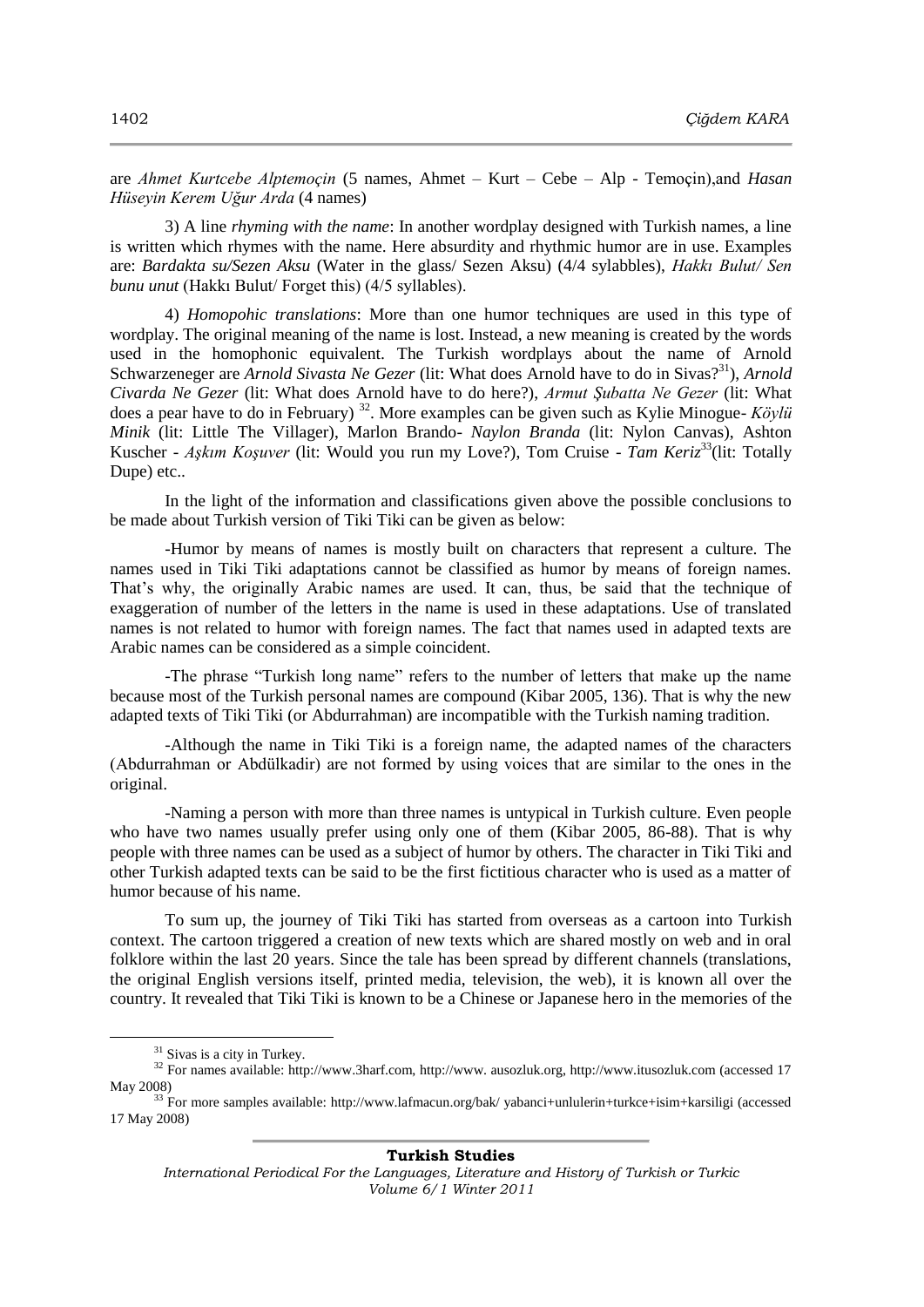children and youngsters in 1980"s in Turkey. For these people, Tiki Tiki is one of the significant symbols of their childhood. In addition to that, the tale can be considered as a resource for formula tale with a political theme on civil-military rivalry in Turkish political tradition (Bulut 2008). It can be claimed that the tellers of the story do not know the relation between Tiki Tiki and Abdurrahman. The tale of Abdurrahman displays typical features of traditional structure in terms of the type and epic laws (Olrik 1999) but it diverges from this structure in terms of how it uses the name. Use of the name in the tale of Abdurrahman is in accordance with one of the humor types made via names (people with more than one name). The long names in this tale are creations that fit the logic of *tekerleme* in child games.

# **REFERENCES**

- AARNE, Antti and Stith THOMPSON, **The Types Of The Folktale**, FF Communications No: 184, Helsinki 1964.
- BORATAV, Pertev Naili, "Bey Börek Hikâyesine Ait Metinler", **Folklor ve Edebiyat Vol. 2**, Adam Yayınları, İstanbul 1991, p. 141-210.
- BORATAV, Pertev Naili, Tekerleme, Tarih Vakfı Yayınları, İstanbul 2000.
- BRAU, Lorie, **Rakugo – Performing Comedy And Cultural Heritage İn Contemporary Tokyo**, Lexington Books, Lanham 2008.
- BULUT, Cumhur, "Tiki Tiki Tempo Travma Geçirmiş", Avaiable:<http://www.millethaber.com/> 38938Cumhur\_BULUT\_Tiki\_Tiki\_Tempo\_Travma\_Gecirmis!\_yazilar.html (added 26 Jun 2008, accessed 18 July 2008), 2008.
- CLEMENTS, William M., "Oikotype/Oicotype", **Folklore: An Encyclopedia of Beliefs, Customs, Tales, Music, and Art Vol.1**, Ed. Thomas A. Green, ABC-CLIO, Santa Barbara, 1997.
- EBERHARD, Wolfram and BORATAV, Pertev Naili, **Typen Türkischer Volksmärchen**, Franz Steiner Verlag GMBH, Wiesbaden 1953.
- KIBAR, Osman, **Türk Kültüründe Ad Verme**, Akçağ, Ankara 2005.
- KOESTLER, Arthur, **Mizah Yaratma Eylemi**, Trans. Sevinç Kabakçıoğlu and Özcan Kabakçıoğlu, İris Yayıncılık, İstanbul 1997.
- KUINO, Yanagita, **The Yanagita Kuino Guide To The Japanese Folk Tale**, Trans. and Ed., Fanny Hagin Mayer. Indiana University Press, Bloomington [1948] 1986.
- MORIOKA, Heinz and SASAKI, Miyoko, Rakugo: The Popular Narrative Art of Japan, Harvard University Press, Cambridge 1990.
- MORREALL, John, **Gülmeyi Ciddiye Almak,** Trans. Kubilay Aysevener and ġenay Soyer, İstanbul: İris Yayıncılık 1997.
- MOSEL, Arlene, **Tikki Tikki Tembo**, Ills. Blair Lent. Square Fish, New York 2007.
- NOBUHIRO, Shinji "Rakugo: Japan"s Talking Art", **Japanecho**, 31(2). Avaiable: http://www. japanecho.co.jp/ sum/2004/310217.html, (accessed 26 February 2008), 2004.
- OLRIK, Axel, "Epic Laws of Folk Narrative", **International Folkloristics**, Ed. Alan Dundes, Rowan & Littlefield Publishers, Lanham 1999, p.83-97.

*International Periodical For the Languages, Literature and History of Turkish or Turkic Volume 6/1 Winter 2011*